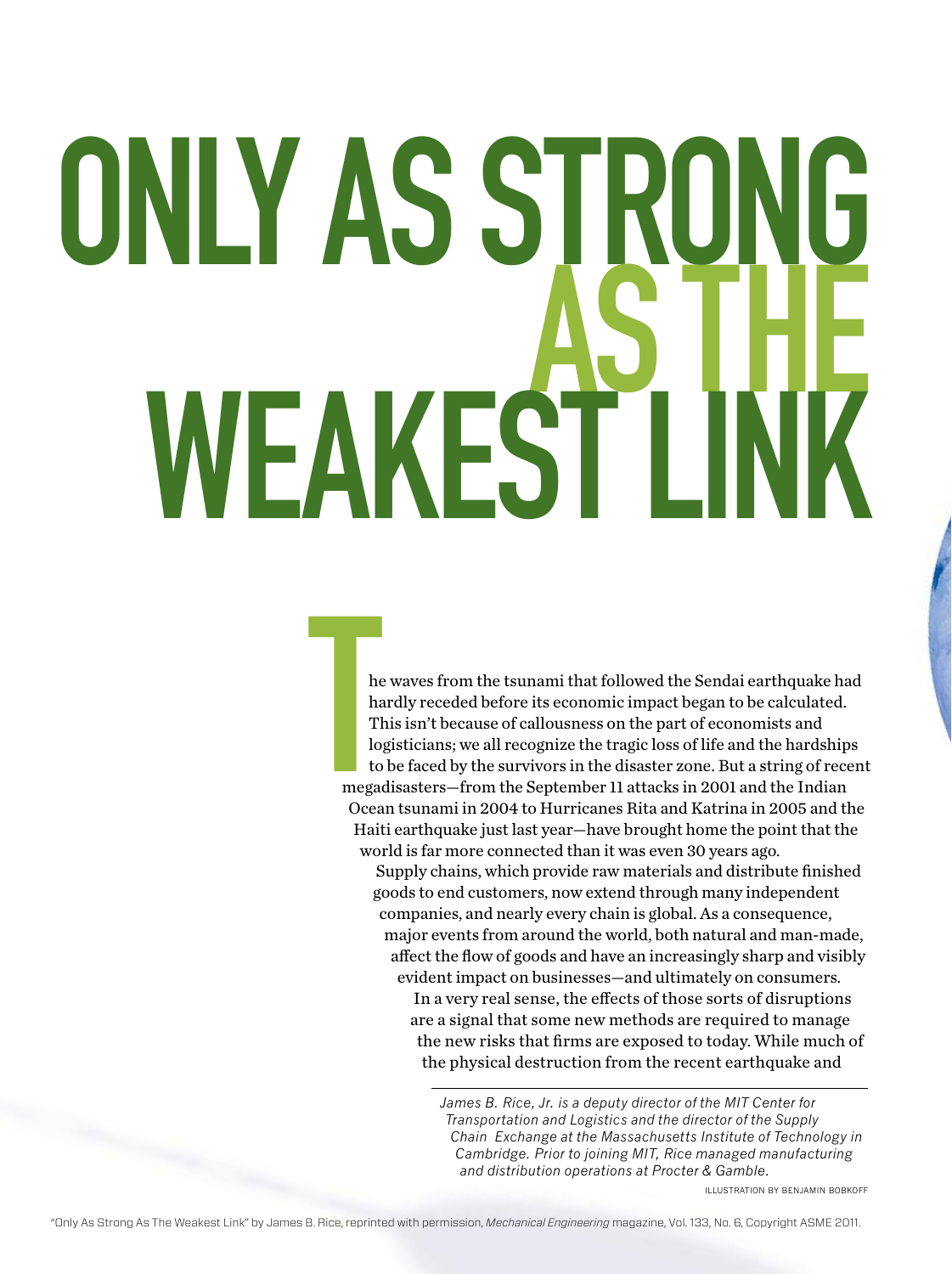**As the effects of** and tsunami ripple **the Sendai earthquake through the global economy, companies should shore up their supply chains to guard against disaster.** By James B. Rice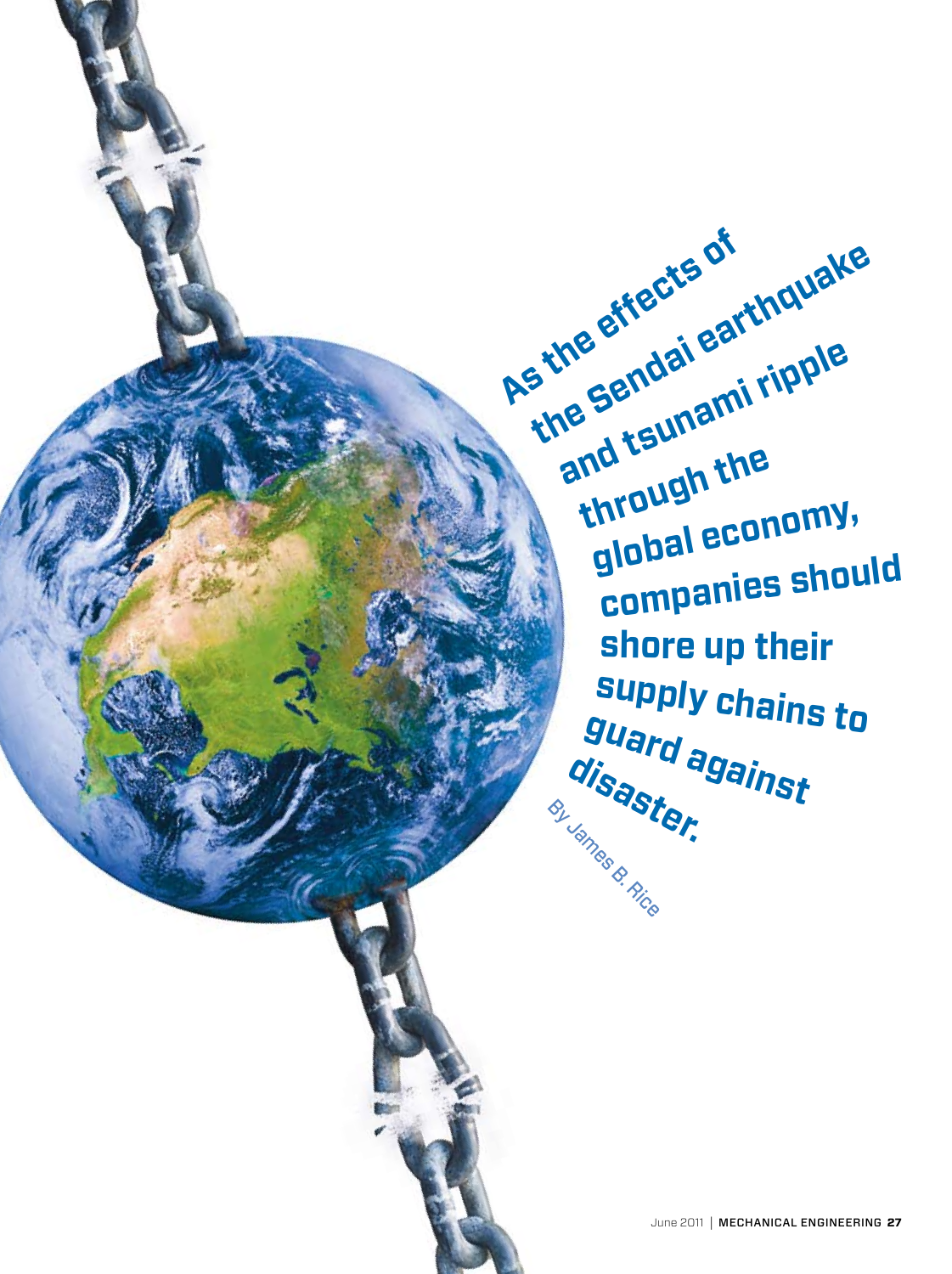tsunami were unavoidable, it is apparent that some of the business impacts could have been mitigated, if not avoided.

While businesses have embraced the advantages of global supply chains, there is a critical need to manage the new vulnerabilities that come as a result. Companies need to consider creating action plans in order to manage the risks arising from the inevitable disruptions that significantly affect business operations and supply chains. Failure to do this could leave companies every bit as fragile as the supply chains they rely upon.

he aftermath of the March 11 temblor has set off<br>a series of system breakdowns, much the way one<br>tipped domino can lead to the toppling of hundreds<br>of others. The earthquake and resultant tsunami<br>collapsed facilities and d he aftermath of the March 11 temblor has set off a series of system breakdowns, much the way one tipped domino can lead to the toppling of hundreds of others. The earthquake and resultant tsunami collapsed facilities and damaged infrastructure in a ties, the Fukushima Daiichi nuclear power plant, created its own set of problems with a release of radioactive material, while other nuclear power plants were kept offline as a precaution. The loss of power from those plants could not be made up easily, so power outages and rolling blackouts were common for weeks after the quake. These outages crippled operations in many local businesses, and energy shortages led to transportation system failures and constrained cargo movements, which led to delays in providing goods for health care, humanitarian aid, and business needs.

In the immediate aftermath, there was a lot of uncertainty. Most downstream customers did not have a full accounting of their dependence on material supply coming from northeast Japan, and there was some wild speculation about what could happen. Many companies discovered some unexpected vulnerabilities because they were dependent upon material supply coming from the affected region. The effects quickly spread beyond Japan and began impacting businesses outside the region and throughout many downstream supply chains, where the manufacturers serve as core suppliers.

Of the businesses affected, there is a large concentration in the automotive and high-tech industries. The region most damaged by the earthquake effectively served as a supplier hub where many companies co-located close to their customers to provide high levels of service and rapid supply. What surfaced in the aftermath were significant dependencies for several materials and components that were primarily produced by one company or several companies located in the region.

For instance, a Hitachi Automotive plant shut down by the earthquake produced a \$2 sensor that is part of a \$90 airflow sensor used in engines for many vehicles. Because of the halt in production, a General Motors engine plant in New York ran short of parts and downstream GM vehicle assembly plants in Europe and the U.S. had to be shut down.

Similarly, Apple's iPad 2, which launched on the same day as the earthquake, depended heavily on five material supplies from the region, in particular a polymer resin used in making the batteries. A single company in the region makes 70 percent of the world supply of one material. While the

full impact has yet to be felt, supply delays are expected to exacerbate the shipping delays Apple has experienced to date for the iPad 2. Indeed, weeks after the launch, prospective buyers lined up each morning outside Apple Stores to purchase whatever stock had arrived overnight.

We can expect many more supply issues given the high concentration of critical material supply coming from Japan, and in many cases, from the affected area itself. Global silicon wafer supply lost 25 percent of capacity because of damage at two key facilities. Renesas Electronics, which produces 40 percent of the global supply of microcontrollers for drive trains and other automotive purposes, shut down operations in its plant in Hitachinaka, and expects the facility will remain closed until July. While it's predictable that there will be significant downtime and delays for the customers of those shuttered plants—and that this will have a domino effect on all of the businesses in their expanded supply network—the disruption also translates into a market opportunity for those businesses that can serve the disrupted supply.

It is conventional wisdom that the chain of disasters<br>following the Sendai earthquake is unique, and indee<br>there were some uncommon elements to it. Unfortu-<br>nately, the sad reality is that this disaster is no differe<br>from t is conventional wisdom that the chain of disasters following the Sendai earthquake is unique, and indeed, there were some uncommon elements to it. Unfortunately, the sad reality is that this disaster is no different from nearly all other disasters in terms of outcome. To nuclear meltdown combination has not been seen before. But after the destruction, there was predictable loss of life, damaged business assets and infrastructure, communication system outages, transportation constraints, and resource shortages. These are among the common outcomes that result after every disaster, regardless of the nature of the disaster or disruption.

Of course, there are elements that have magnified the effect of this disaster in the global economy. The affected area was much larger than most disasters, and with the region serving as a supplier hub for the automotive and high-tech industries, there was an unusually large concentration of businesses that were disrupted. (Contrast that with the tsunami in 2004 that hit Banda Aceh in Indonesia and then washed across the Indian Ocean: while both tsunamis devastated large areas, the 2004 tsunami had no significant impact on global business operations.)

This is a first high profile instance of a significant disruption to one of the major supplier hubs; these hubs have emerged on a large scale only in just the past 20 years. What's more, many of the affected companies were not only regional suppliers, but also global suppliers with large market shares. The sheer number of impacted businesses and their extensive downstream supply chains also make this disaster different and the global ripple so significant.

But aside from the scale, which is several factors larger than most disruptions, the generic outcomes from the Sendai earthquake and tsunami were readily predictable: a disruption occurred and the affected companies were not able to serve their customers. They lost their ability to receive materials, to communicate with their employees, to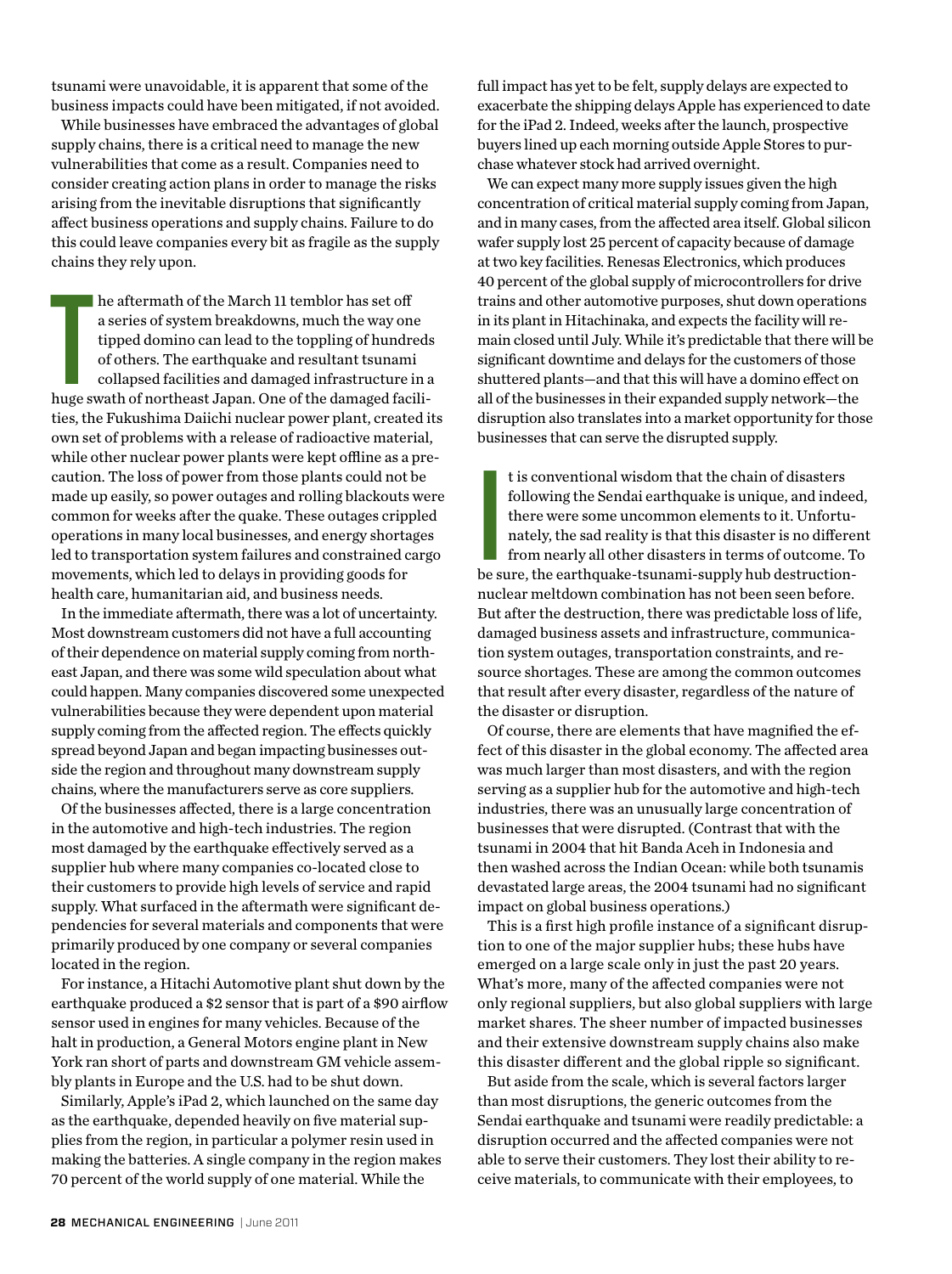## Early reported impacts from the sendai earthquake and Tsunami

| <b>COMPANY</b>            | <b>PRODUCT</b>                                           | <b>CORE CAPACITY LOSS</b><br>(FAILURE MODE)        | <b>BRIEF IMPACT</b>                                                                                                                                 |
|---------------------------|----------------------------------------------------------|----------------------------------------------------|-----------------------------------------------------------------------------------------------------------------------------------------------------|
| <b>APPLE</b>              | iPad 2                                                   | <b>Expect loss of supply</b>                       | Key component suppliers shut down (NAND<br>flash memory, touch screens, iPad batteries)                                                             |
| <b>FREESCALE</b>          | Accelerometers,<br>pressure sensors<br>and other chips   | Loss of internal capacity                          | Plant in Sendai shut down, shifting<br>production to other facilities                                                                               |
| <b>GM</b>                 | <b>Automobiles</b>                                       | Loss of supply                                     | U.S. plant closed because lack of supply of<br>engine air flow sensors                                                                              |
| <b>HITACHI</b>            | <b>Engine air flow sensor</b>                            | Loss of internal capacity                          | <b>Plant damaged</b>                                                                                                                                |
| <b>HONDA</b>              | Finished vehicles,<br>auto components                    | Loss of supply                                     | Dependent on 10 suppliers located in<br>radiation zone; closed three component and<br>two assembly plants; lost contact with<br>44 of 113 suppliers |
| <b>MAZDA</b>              | Finished vehicles,<br>auto components                    | Loss of supply                                     | Plants closed, some closed through April                                                                                                            |
| <b>NIKON</b>              | <b>Cameras</b>                                           | Loss of internal capacity                          | Plant closed; only plant making SLR cameras                                                                                                         |
| <b>NISSAN</b>             | Finished vehicles,<br>and engines                        | Loss of internal capacity,<br>loss of supply       | Facility closed due to lack of water, electricity,<br>and gas; considering sending engines from<br><b>Tennessee plant to Japan</b>                  |
| <b>ON SEMICONDUCTOR</b>   | Semiconductors                                           | Potential loss of<br>internal operations           | Temporary shutdown at<br>several facilities                                                                                                         |
| <b>PORTS IN JAPAN</b>     | <b>Various</b>                                           | Loss of supply                                     | Estimated cost of port closures \$3.4 billion                                                                                                       |
| <b>POWERCHIP TECH.</b>    | <b>DRAM</b>                                              | Loss of supply                                     | Redesigning product to use available supply                                                                                                         |
| <b>RENESAS</b>            | <b>Drive train</b><br>microprocessor                     | Loss of internal capacity<br>(clean room)          | <b>Facility closed; many auto companies</b><br>dependent on this product                                                                            |
| <b>SHIN-ETSU CHEMICAL</b> | Silicon wafers                                           | Loss of internal capacity                          | World's largest maker of silicon wafers<br>disrupted; 57% of world's wafers<br>come from Japan                                                      |
| <b>SONY</b>               | Rechargeable<br>batteries, DVD,<br>Blu-ray discs, lasers | Loss of internal capacity                          | <b>Closed 10 factories</b>                                                                                                                          |
| <b>TOYOTA</b>             | <b>Finished vehicles</b>                                 | Loss of supply parts,<br>loss of internal capacity | Shutdowns across all Toyota plants;<br>expected loss of 140,000 units;<br>Prius only made in Japan                                                  |

June 2011 | mechanical engineering **29**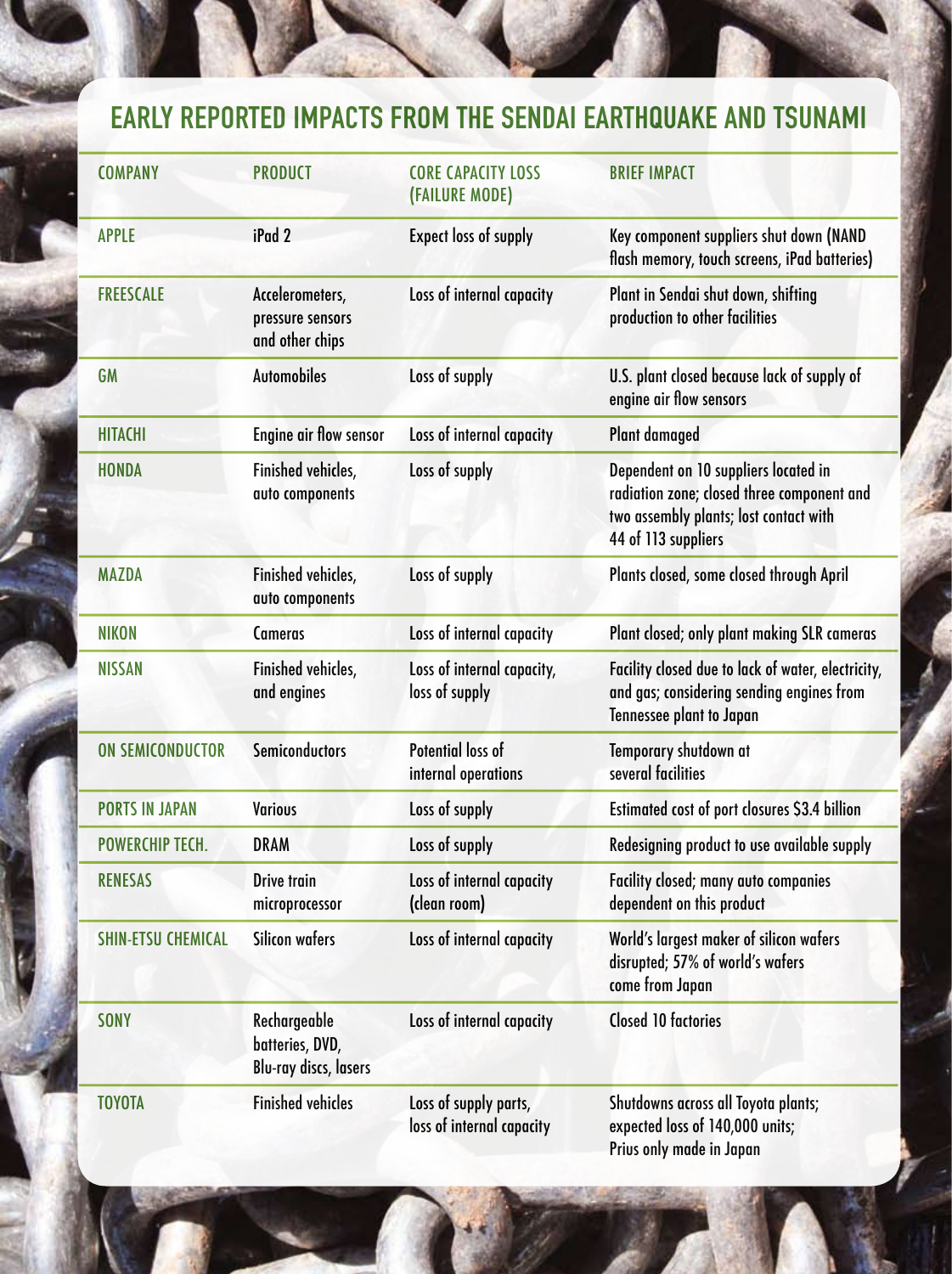# Failure Modes

hile the types of disruptive events seem unlimited, there are only a few actual outcomes that affect a business. And since these outcomes are essentially ways that a system can fail, we at MIT's Center for Transportation a ited, there are only a few actual outcomes that affect a business. And since these outcomes are essentially ways that a system can fail, we at MIT's Center for Transportation and Logistics refer to them as "failure modes."

From our research, we have identified six different ways that a supply chain can fail:

### Capacity to Acquire Materials

This mode mainly includes loss of sources of supply or the availability of materials.

Companies told us they focused their business continuity plans on backing up their suppliers with qualified second sources and developing backup plans with sole sources.

### Capacity to Ship or Transport

This mode mainly entails the loss of the ability to move materials, such as supplies, work-in-progress, finished goods inventory, and consumables.

Companies told us they added backup plans for transport. Some have set up contracts with other third-party logistics providers to have a backup ready.

### Capacity to Communicate

This failure mode mainly includes loss of the ability to communicate both internally with employees and externally with suppliers and customers.

Most of our respondents relied on traditional IT backup as primary source of resilience against this type of failure.

### Capacity to Convert

This mode involves failure of the internal operations of the business, including factory production and distribution operations. Such a failure could be caused by the loss of utilities due to an accident or by the loss of inventory through damage or quality issues.

Some companies have contingency plans to back up their internal operations, such as having outside suppliers make their products in the case of an event at their own plant.

### Capacity to Use Human Resources

This mode encompasses the loss of human resources to carry out the various operations.

Respondents have looked at how they could back up their key human resources. Some firms have broken manufacturing work into small pieces so that untrained personnel could come up to speed quickly.

### Capacity to Tap Financial Flows

This mode primarily involves the loss of access to capital and cash flow. It may occur through a decline in customer demand or a demand spike that stresses the supply chain. have employees available to work, to obtain the necessary financial flows to fund operations, to make products, and to transport goods to customers. These six capacity losses are predictable impacts and encompass all possible outcomes, in terms of lost capacity from all kinds of disruptions.

The scope of the disruption was certainly no different from scope of disruptions in the past. For example, when Hurricane Rita disrupted petroleum operations in the Houston area in 2005, the result affected supply chains around the globe in many different industries—not only end users of petroleum products but also distant packaging firms and tire manufacturers, among others.

These days, we are all aware of supplier hubs, logistics hubs, and industries concentrated in a specific geographic location. So in the aftermath of the Sendai earthquake, many companies initiated their backup and contingency plans and many others were in the process of looking for backup supply (though it is not a good time to be searching for additional capacity when everyone else is also looking). We should expect prices to increase on many materials, supply cycles to be extended, and some materials to be hoarded.

Another predictable outcome is that many companies will avow a focus on business continuity planning and will give serious thought to their vulnerabilities. Yet if this is like most disruptions, the introspection will last only for a little while. Among the many companies examining their vulnerabilities, only a few will take serious action to prepare for the next disruption. Usually it will be the companies that have suffered serious impact that take action.

So what can we learn from this? If anything, it is another wake-up call for organizations to seriously consider supply chain risk management and the need for business continuity planning. This disaster and its fallout present a fresh recognition of vulnerabilities that exist in many supply chains.

Close scrutiny of upstream dependence is a necessity. Specifically, businesses should look at how dependent they are on a single geographic region, such as a supplier hub, on a single supply source, and on a single material with an embedded or highly concentrated supply. While those sorts of dependencies are not new, they represent vulnerabilities that have been revealed through the impact of this recent disaster.

Additionally, the complexity of extended supply chains is extremely high and requires methodological diligence. Supply chain mapping tools may be helpful to capture, monitor, and analyze the extended supply chain footprint, including supplier locations, supplier stability, and interdependencies among suppliers and contractors.

Given the world as we know it today—globalized and increasingly integrated—it's not a question of whether there will be disruption in the future, but when, where, and how the supply chain will be disrupted. The "secret" for successful response to disruptions is to prepare before the event occurs. This may sound obvious, but for most this is not evident until a disruption occurs and the actors realize that their ability to respond is nearly completely dependent on resources, systems, and plans that they made months and years earlier. Once the disruption happens, it's well-nigh